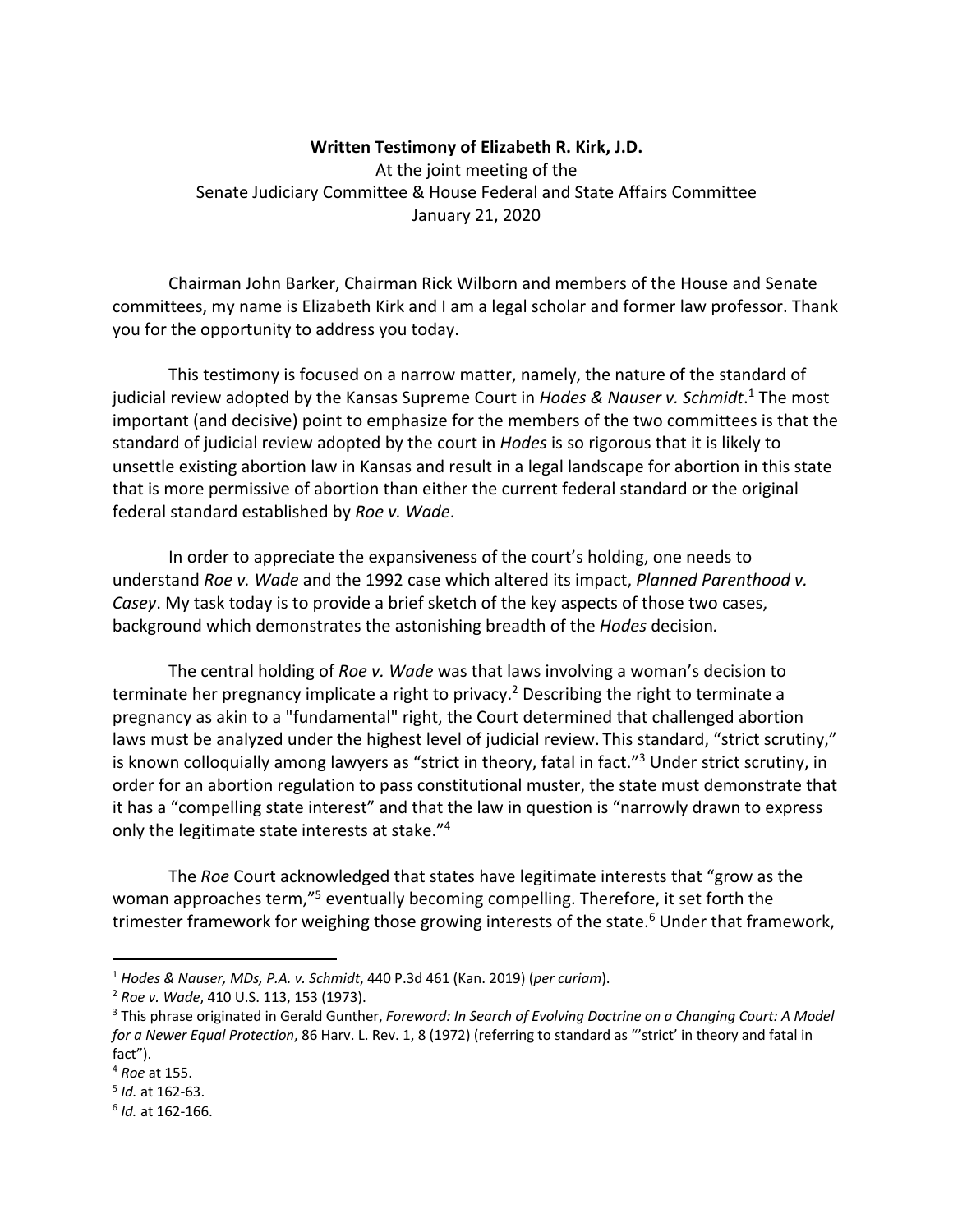during the first trimester of pregnancy, "the abortion decision and its effectuation must be left to the medical judgment of the pregnant woman's attending physician"<sup>7</sup> without interference of the state. Thus, states have no compelling interest during the first trimester that would justify regulating abortion at all. After the first trimester, states may regulate abortion "in ways that are reasonably related to maternal health."<sup>8</sup> After viability, states may regulate and even proscribe abortion because of its interest in the "potentiality of human life" but must include exceptions for the preservation of the life or health of the mother.<sup>9</sup>

In the years after *Roe*, very little legislation survived this heightened judicial scrutiny including many laws that today have broad support among most Americans, whether they identify as pro-life or pro-choice.<sup>10</sup> For example, under the *Roe* regime, the Supreme Court struck down a twenty-four-hour waiting period,<sup>11</sup> a parental consent requirement,<sup>12</sup> various informed consent requirements,<sup>13</sup> and a requirement of humane disposal of fetal remains.<sup>14</sup> Recall, maternal health wasn't a "compelling" state interest until the second trimester. So, federal appellate and district courts invalidated more than twenty first-trimester clinic health and safety regulations, including admitting privilege and clinic licensure requirements.<sup>15</sup> Two

<sup>7</sup> *Id*. at 164.

<sup>8</sup> *Id.* at 164.

<sup>9</sup> *Id.* at 164-65. *See also Doe v. Bolton,* 410 U.S. 179, 192 (1973) (companion case to *Roe* which defined health as "all factors–physical, emotional, psychological, familial, and the woman's age–relevant to the wellbeing of the patient. All these factors may relate to health. This allows the attending physician the room he needs to make his best medical judgment.").

<sup>10</sup> *See, e.g.,* Domenico Montanaro, *Poll: Majority Want to Keep Abortion Legal, but They Also Want Restrictions*, N.P.R. (June 7, 2019) *https://www.npr.org/2019/06/07/730183531/poll-majority-want-to-keep-abortion-legalbut-they-also-want-restrictions*

<sup>11</sup> *See City of Akron v. Akron Ctr. for Reprod. Health*, 462 U.S. 416, 449-51 (1983) (striking Ohio 24-hour waiting period because the state failed to demonstrate a legitimate state interest that would be furthered by an "arbitrary and inflexible waiting period").

<sup>12</sup> *See Planned Parenthood v. Danforth,* 428 U.S. 52, 72-75 (1976) (invalidating a parental consent requirement determined to be an "absolute parental veto" over the decision of a minor to terminate her pregnancy); *Bellotti v. Baird*, 443 U.S. 622 (1979) (invalidating a parental consent requirement, without an alternative procedure where authorization can be obtained); *Akron*, 462 U.S. at 439-42 (striking Ohio parental consent requirement because it did not contain a judicial bypass); *Cf. H. L. v. Matheson*, 450 U.S. 398 (1981) (upholding Utah parental notification statute because it does not give parents a veto power over minor's abortion decision).

<sup>13</sup> *See, e.g., Akron*, 462 U.S. at 442-48 (striking Ohio informed consent requirement because it was designed to persuade or influence a woman's informed choice between abortion and childbirth, and finding no "vital" state need for the doctor performing the abortion to personally counsel the pregnant woman); *Thornburgh v. Am. Coll. of Obstetricians & Gynecologists*, 476 U.S. 747, 759-765 (1986) (striking law requiring informed consent, including provisions which require she be advised that medical assistance benefits may be available, because it is designed to persuade her and because it intrudes on the discretion of the pregnant woman's doctor).

<sup>14</sup> *See, e.g., Akron*, 462 U.S. at 451-52 (striking humane disposal requirement as impermissibly vague under the due process clause).

<sup>&</sup>lt;sup>15</sup> See, e.g., Baird v. Dep't of Pub. Health, 599 F.2d 1098 (1<sup>st</sup> Cir. 1979) (invalidating first-trimester clinic licensure requirement); *Mobile Women's Med. Clinic v. Bd. of Comm'rs*, 426 F.Supp. 331 (S.D. Ala. 1977) (invalidating requirement that abortion physician have admitting privileges or an agreement with a physician with such privileges). *See also* Clarke D. Forsythe & Bradley N. Kehr, *A Road Map Through the Supreme Court's Back Alley*, 57 Vill. L. Rev. 45, 62 n. 84, 85 (2012) (listing courts which invalidated first-trimester clinic regulations in the wake of *Roe*).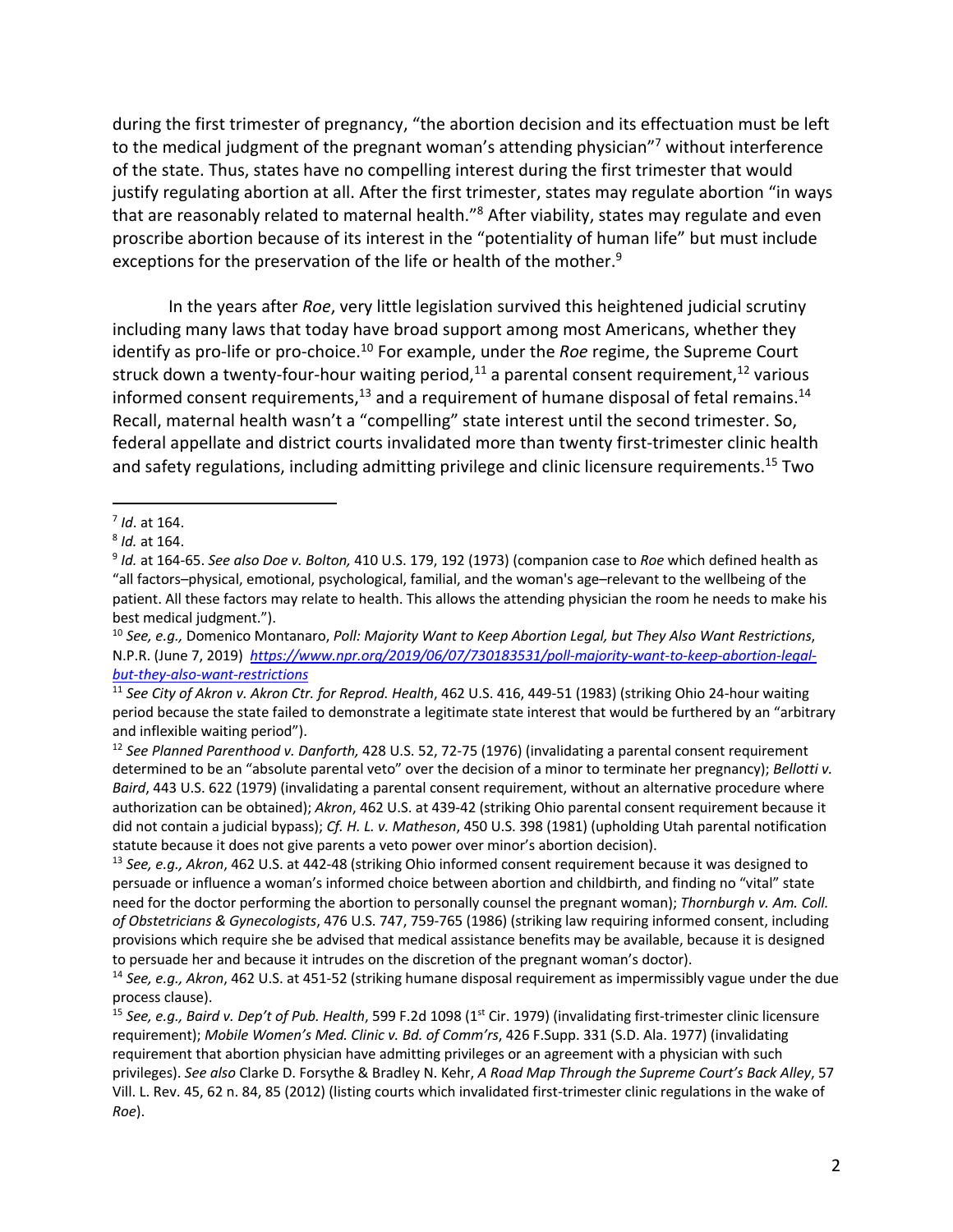scholars described the federal courts' jurisprudence in this area as having created a public health vacuum endangering the lives and health of women.<sup>16</sup> A notable exception to this was the consistent ruling that states may restrict the use of public funds or facilities for abortion, and that the right to abortion did not carry with it an affirmative funding obligation.<sup>17</sup>

By the early 1990s, many thought the Supreme Court might be poised to revisit, or even overturn, *Roe* based on its changed composition.<sup>18</sup> When the Court had the opportunity in *Planned Parenthood v. Casey*, it reaffirmed the essential holding of *Roe*, the right of a woman to have an abortion.<sup>19</sup> Nevertheless, *Casey* made significant changes to the legal standard of judicial review applicable in abortion cases, significantly expanding the latitude afforded to states in regulating abortion. *Casey* remains the governing federal standard today.

In *Casey*, abortion providers had challenged a Pennsylvania omnibus statute which contained a number of restrictions on abortion, including informed consent, a 24-hour waiting period, parental consent (with judicial bypass), spousal notification (with judicial bypass), and reporting requirements for abortion facilities.<sup>20</sup> All of these restrictions had been declared unconstitutional by the lower district court applying the strict scrutiny test of *Roe*<sup>21</sup> and it was ultimately appealed to the Supreme Court.

While affirming the central holding of *Roe*, the Court described the right at stake as a "protected liberty interest" (rather than akin to a fundamental right), and instead of strict scrutiny, *Casey* articulated a new standard of judicial review (made just for the abortion context) known as the undue burden test, under which a law is invalid if it has the "purpose or effect placing a substantial obstacle in the path of a woman seeking an abortion of a nonviable

<sup>&</sup>lt;sup>16</sup> Forsythe & Kehr, 57 Vill. L. Rev. at 65 (analyzing effect of Supreme Court's abortion jurisprudence on health and safety regulations for abortion clinic).

<sup>17</sup> *See Maher v. Roe,* 432 U.S. 464 (1977) (upheld Connecticut law which prohibited the use of Medicaid funds for non-therapeutic abortions and states are not required to show a compelling interest for its policy preference of childbirth to abortion); *Harris v. McRae*, 448 U.S. 297 (1980) (upholding the Hyde Amendment, which prohibits the use of federal Medicaid funds to reimburse states the cost of abortions under the program, and the federal right to abortion carries with it no affirmative funding obligation); *Webster v. Reprod. Health Servs.*, 492 U.S. 490 (1989) (upheld a Missouri law which prohibited the use of public employees or facilities to perform abortions and prohibited the use of public funds, employees or facilities for the purpose of encouraging a woman to have an abortion); *Rust v. Sullivan*, 500 U.S. 173 (1991) (upheld federal regulations prohibiting family planning clinics receiving Title X funding from abortion counseling or referrals).

<sup>18</sup> There were only three remaining justices from *Roe*, and two of them, Justices Rehnquist and White, had dissented. The Court now included six replacements, Justices Kennedy, O'Connor, Scalia, Souter, Stevens, and Thomas, all Republican appointees.

<sup>19</sup> *Planned Parenthood of SE Pa. v. Casey*, 505 U.S. 833, 846 (1992).

<sup>20</sup> *Id.* at 844.

<sup>21</sup> *Planned Parenthood of SE Pa. v. Casey*, 744 F.Supp. 1323 (E.D. Pa. 1990).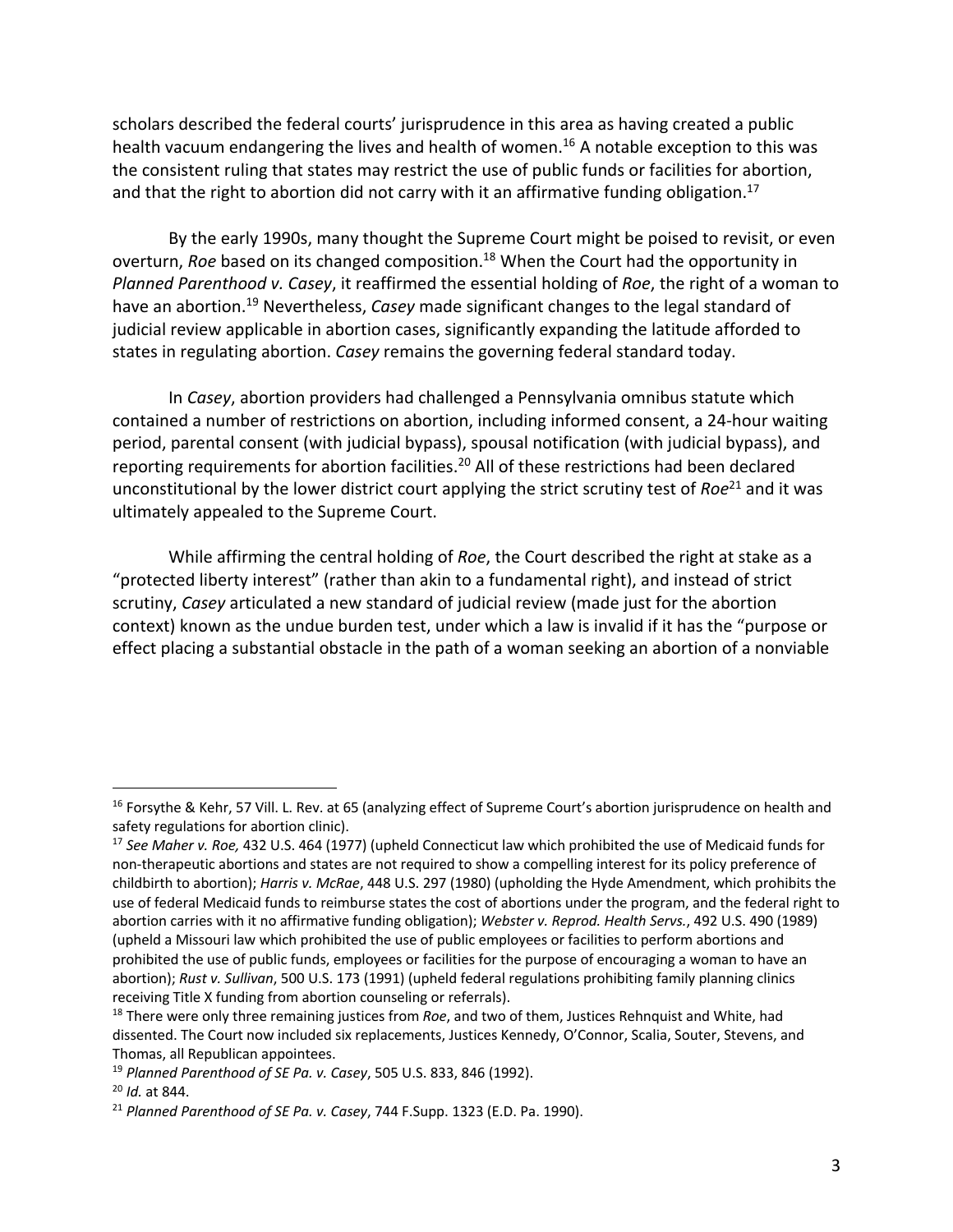fetus."<sup>22</sup> The Court also rejected the trimester framework in favor of a viability one.<sup>23</sup> Under the Casey rubric, before viability, the State may not create any undue burden on a woman's right.<sup>24</sup> However, the Court admitted that the states' interests during this early stage of pregnancy had "been given too little acknowledgement and implementation by the Court in its subsequent cases."25 Therefore, before viability, the Court declared that regulation *is* permissible as long as it does not constitute an undue burden. For example, the Court said that states could take "steps to ensure that [the woman's] choice is thoughtful and informed," $^{26}$  could create structural mechanisms by which the state, or the parent or guardian of a minor, expresses profound respect for life of unborn,<sup>27</sup> could pass measures designed to persuade a woman to choose childbirth over abortion,<sup>28</sup> could pass laws which have "the incidental effect of making [abortion] more difficult or expensive to procure,"<sup>29</sup> or regulations "to further the health or safety of a woman seeking an abortion."30 Subsequent to viability, the holding of *Roe* was left in place, i.e., that states could regulate or even prohibit abortion "except where it is necessary, in appropriate medical judgment, for the preservation of the life or health of the mother." $31$ 

In articulating this new, relaxed standard of judicial review, and upholding all challenged provisions (except spousal notification), the Court conceded serious problems with the rigid strict scrutiny and trimester framework. In particular the court identified that strict scrutiny had "led to the striking down of some abortion regulations which in no real sense deprived women of the ultimate decision"32 and that it undervalued the "State's interests in the potential life within the woman."<sup>33</sup> Justices Blackman, in contrast, wrote separately urging the Court to continue to require all "*non-de-minimis* abortion regulations [be subject to] strict scrutiny" as

- <sup>24</sup> *Id.* at 879.
- <sup>25</sup> *Id.* at 871.
- <sup>26</sup> *Id.* at 872.
- <sup>27</sup> *Id*. at 877.
- <sup>28</sup> *Id.* at 878.
- <sup>29</sup> *Id.* at 874.
- <sup>30</sup> *Id.* at 878.
- <sup>31</sup> *Id.* at 879.

<sup>22</sup> *Casey,* 505 U.S. at 877. This test has been further nuanced by the "large fraction" test articulated in *Fargo Women's Health Org. v. Schafer*, 507 U.S. 1013, 1014 (1993) (a law constitutes an undue burden if "in a large fraction of cases in which [the law] is relevant, it will operate as a substantial obstacle to a woman's choice to undergo an abortion") and by the "benefits-and-burdens balancing test" articulated in *Whole Woman's Health v. Hellerstedt*, 136 S. Ct. 2292, 2309 (2016) ("The rule announced in *Casey*, however, requires that courts consider the burdens a law imposes on abortion access together with the benefits those laws confer."). <sup>23</sup> *Id.* at 870.

<sup>32</sup> *Id.* at 875. *Casey* in fact overturned, in part, such prior decisions. *Id.* at 883 ("As we have made clear, we depart from the holdings of *Akron I* and *Thornburgh* to the extent that we permit a State to further its legitimate goal of protecting the life of the unborn by enacting legislation aimed at ensuring a decision that is mature and informed, even when in so doing the State expresses a preference for childbirth over abortion. In short, requiring that the woman be informed of the availability of information relating to fetal development and the assistance available should she decide to carry the pregnancy to full term is a reasonable measure to ensure an informed choice, one which might cause the woman to choose childbirth over abortion.) <sup>33</sup> *Id.* at 875.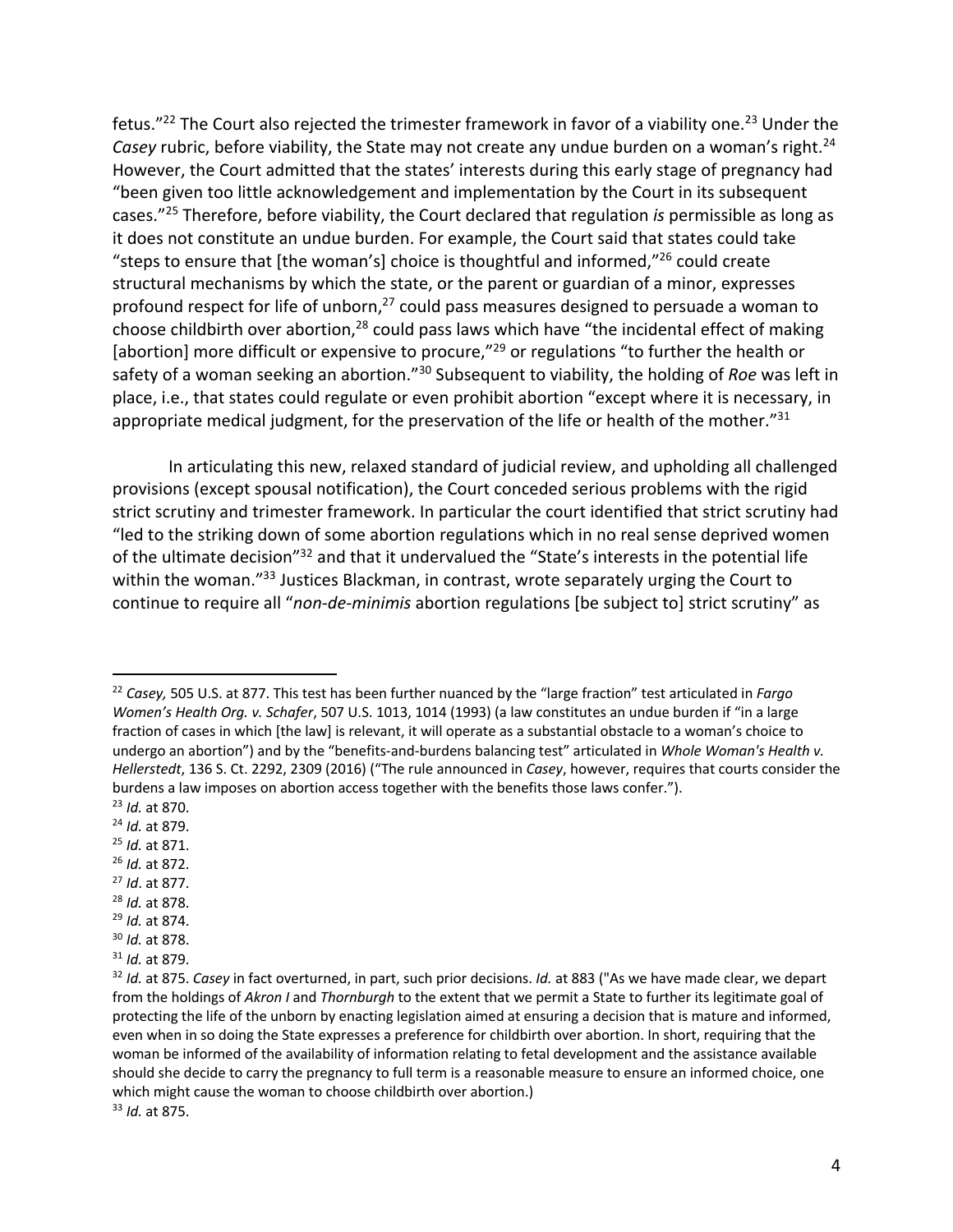implemented by a trimester framework, and, as one would expect under this more rigid standard, he would have stricken all of the statutory provisions.<sup>34</sup>

Since the *Casey* standard was adopted, states have had more latitude to enact constitutionally permissible restrictions on abortion that reflect the policy preferences of the electorate and which have broad support from the American people, as Kansas has done, such as bans on partial-birth<sup>35</sup> and post-viability abortions,<sup>36</sup> required waiting periods where a woman is offered the option to view a sonogram,<sup>37</sup> or information about potential health risks,<sup>38</sup> prenatal development<sup>39</sup> and available pregnancy assistance,<sup>40</sup> a requirement that both parents give permission before a minor can have an abortion,<sup>41</sup> and health and safety standards in clinics.42 Again, most of these restrictions had been held unconstitutional under *Roe.*

With that background, let us now turn back to the *Hodes* decision, in which the Kansas Supreme Court found a right to abortion in our state constitution. In a 6-1 *per curiam* decision, the Kansas Supreme Court interpreted Section 1 of the Bill of Rights to include the right to abortion. That section provides: "All men are possessed of equal and inalienable natural rights, among which are life, liberty, and the pursuit of happiness." The Kansas Supreme Court found that the word "liberty" protects a woman's right "to make decisions about whether she will continue a pregnancy."43 This right, located in our state constitution, is independent of the existing federal right.

Declaring abortion to be among Kansans' fundamental rights, the Kansas Supreme Court adopted the rigorous strict scrutiny test.<sup>44</sup> The court specifically rejected the prevailing federal undue burden test, finding it difficult to understand and apply, less demanding than was appropriate for infringement of a fundamental right, too subjective, and without adequate precedent under Kansas law.45 The court described two ways in which the strict scrutiny standard was more rigorous than the undue burden one. First, the court noted that once a plaintiff proves an infringement, "regardless of degree,"<sup>46</sup> "the government's action is presumed unconstitutional" and the burden shifts to the State to establish its compelling interest and narrow tailoring of the law to serve it.<sup>47</sup> In contrast, the court said that the undue burden test is a balancing test which distributes "the burden of proof roughly evenly between

- <sup>46</sup> *Id.* at 493.
- <sup>47</sup> *Id.* at 496.

<sup>34</sup> *Id*. at 926 (Blackmun, J. concurring in part, dissenting in part).

<sup>35</sup> Kan. Stat. Ann. § 65-6721 (2020).

<sup>36</sup> Kan. Stat. Ann. § 65-6703 (2020).

<sup>37</sup> Kan. Stat. Ann. § 65-6709(h) (2020).

<sup>38</sup> Kan. Stat. Ann. § 65-6709(a)(3) (2020).

<sup>39</sup> Kan. Stat. Ann. § 65-6710(a)(2) (2020).

<sup>40</sup> Kan. Stat. Ann. § 65-6710(a)(1) (2020).

<sup>41</sup> Kan. Stat. Ann. § 65-6705 (2020).

<sup>42</sup> Kan. Stat. Ann. § 65-4a01 *et seq.* (2020).

<sup>43</sup> 440 P.3d at 491.

<sup>44</sup> *Id.* at 498.

<sup>45</sup> *Id.* at 494-95.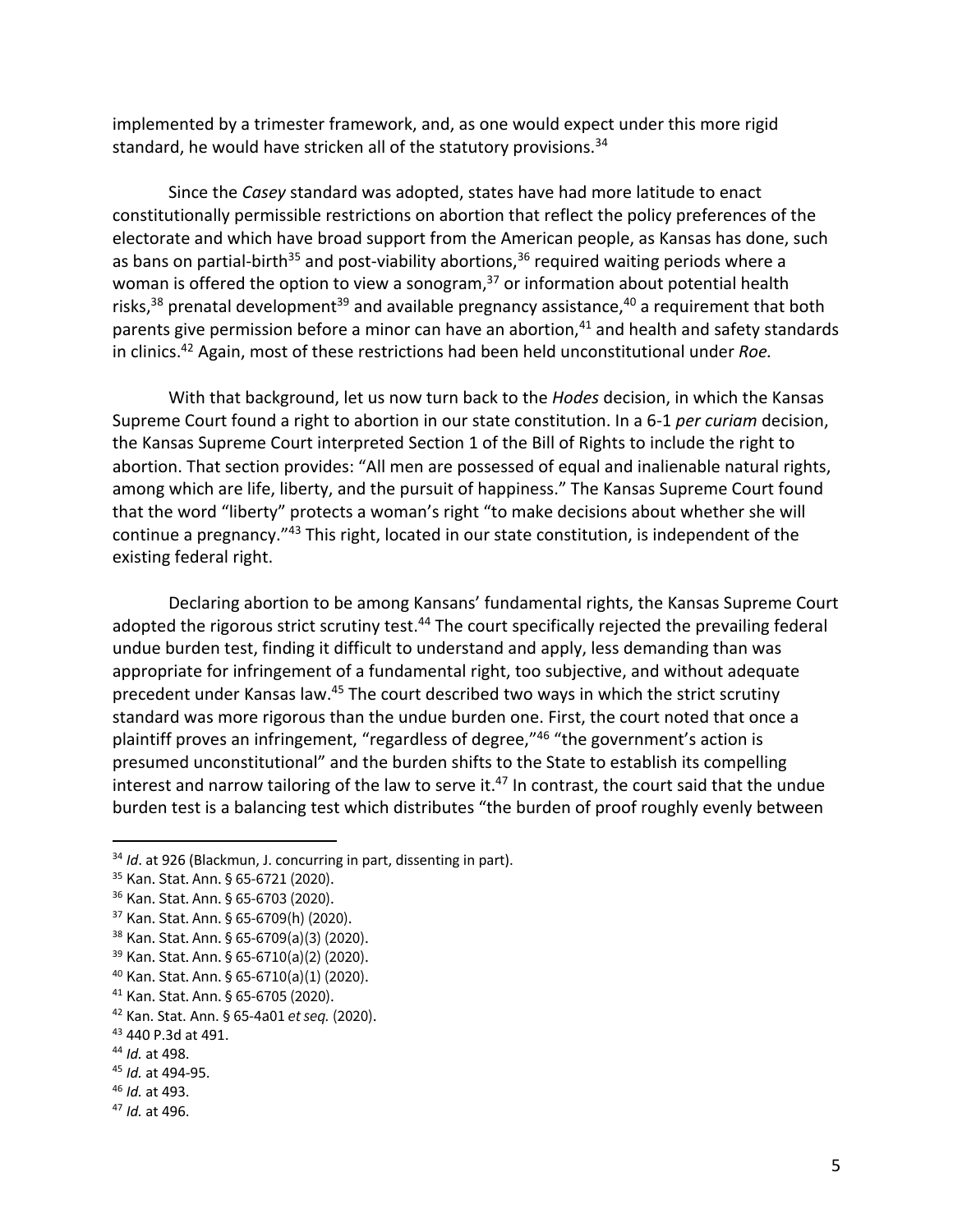the plaintiff and state in a given case."<sup>48</sup> Second, the court noted that the undue burden test requires only that the governmental interest at stake be "legitimate" or "valid" rather than one that is compelling, which the court defined as "not only extremely weighty, possibly urgent, but also rare."49 Concluding that the undue burden test "lacks the rigor demanded by the Kansas Constitution for protecting the right of personal autonomy at issue in this case,"<sup>50</sup> the court held that strict scrutiny best protected that right.

Opponents of a constitutional amendment have suggested that the state legislature remains free to regulate abortion.<sup>51</sup> Against the backdrop of *Roe* and *Casey*, this is plainly misleading. The standard adopted by the Kansas Supreme Court has an immediate concrete effect, one articulated emphatically by the court itself. Our court did not adopt a lock-step approach in which laws are interpreted consistently with federally applicable standards. Instead, it adopted the strictest standard, specifically rejecting the current undue burden standard of *Casey.* This is not a distinction without a difference. Indeed, post-*Hodes*  submissions by plaintiffs in pending litigation (in the *Hodes* case itself and a challenge to the state's ban on telemedicine abortions) rely on this difference, describing the scrutiny standard of review as "the most exacting test courts apply"<sup>52</sup> and the "most searching" standard.<sup>53</sup>

The court's adoption of the most rigorous standard means that it will be far more difficult for the Kansas Legislature to adopt common-sense regulations on abortion. Just as common-sense regulations were struck down pre-*Casey*, our basic informed consent provisions (subject to a judicial bypass option), 24-hour waiting periods, and parental consent requirements, are now vulnerable under *Hodes*. This conclusion is not scaremongering. It is predictable and likely, for three reasons.

First, the experience of other states, like Kansas, that have found independent constitutional rights to abortion<sup>54</sup> and adopted a strict scrutiny standard of judicial review

<sup>48</sup> *Id.* at 497.

<sup>49</sup> *Id. at 497 (quoting* Richard H. Fallon, *Strict Judicial Scrutiny*, 54 UCLA L. Rev. 1267, 1273 (2007)). <sup>50</sup> *Id.* at 497.

<sup>51</sup> *See, e.g.,* Hearing before Special Committee on Federal & State Affairs, October 30, 2019 (Statement of Rachel Sweet, Planned Parenthood).

<sup>52</sup> Plaintiffs' Mot. for a Case Mgmt. Conf., *Hodes & Nauser, MDs, P.A. v. Norman*, No. 2011-cv-1298 (D.Ct. Shawnee Kan. May 17, 2019).

<sup>53</sup> Brief of Appellant, *Trust Women Found. Inc. v. Bennett*, No. 19-121693-A (Kan. Ct. App. Oct. 30, 2019).

<sup>54</sup> In addition to Kansas, twelve states have found an independent right to abortion in their state constitutions. *See Valley Hosp. Ass'n v. Mat-Su Coal. for Choice*, 948 P.2d 963 (Alaska 1997) (adopting a strict scrutiny test); *People v. Belous*, 71 Cal. 2d 954 (1969); *In re T.W.*, 551 So. 2d 1186 (Fla. 1989) (adopting strict scrutiny); *Hope Clinic for Women, Ltd. v. Flores*, 991 N.E.2d 745 (Ill. 2013) (adopting a "limited lockstep" standard of judicial review and applying the *Casey* test); *Planned Parenthood of the Heartland v. Reynolds ex re. State*, 915 N.W.2d 206 (Iowa 2018) (adopting strict scrutiny); *Moe v. Sec'y of Admin. & Fin.*, 417 N.E.2d 387 (Mass. 1981) (adopting a "balancing of interests" test); *Women of the State v. Gomez*, 542 N.W.2d 17 (Minn. 1995) (adopting strict scrutiny); *Pro-Choice Mississippi v. Fordice*, 716 So.2d 645 (Miss. 1998) (adopting undue burden standard for abortion cases); *Armstrong v. State*, 989 P.2d 364 (Mont. 1999) (adopting strict scrutiny); *Right to Choose v. Byrne*, 450 A.2d 925 (N.J. 1982); *Hope v. Perales,* 634 N.E.2d 183 (N.Y. 1994); *Planned Parenthood of Middle Tenn. v. Sundquist*, 38 S.W.3d 1 (Tenn. 2000) (adopting strict scrutiny), *superseded by constitutional amendment* Tenn. Const. art. I, § 36 (2014).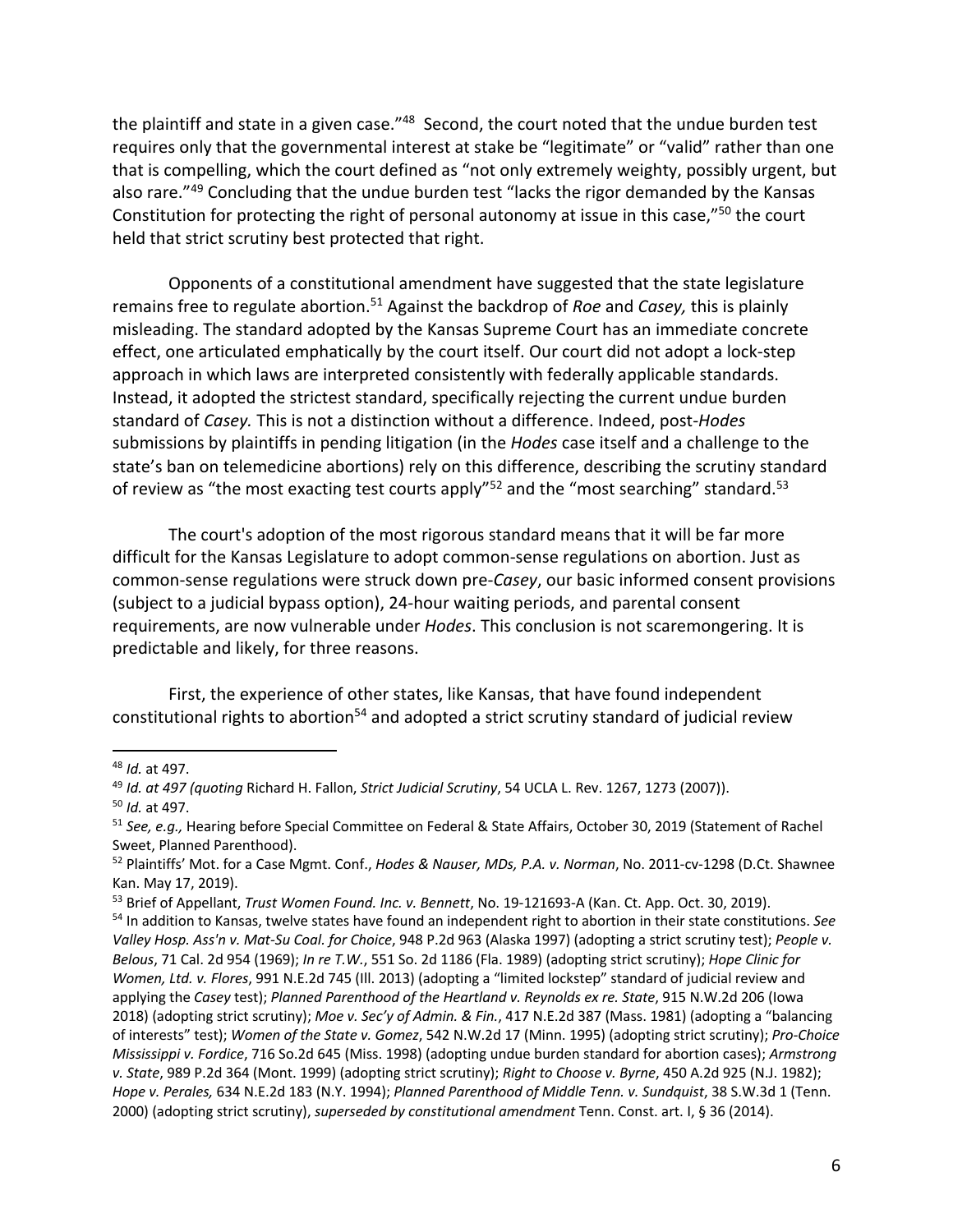reveals that they regularly strike down regulations which would pass muster under current federal law. Under strict scrutiny, Alaska has invalidated funding restrictions, parental consent, and parental notification,<sup>55</sup> California has invalidated funding restrictions and parental consent,<sup>56</sup> Florida has struck down parental notice and parental consent,<sup>57</sup> Iowa has struck down a 72-hour waiting period,<sup>58</sup> Massachusetts has invalidated funding restrictions and a parental consent statute,<sup>59</sup> Minnesota has struck down funding restrictions,<sup>60</sup> Montana has invalidated a requirement that only physicians may perform abortions, $61$  New Jersey has struck down funding restrictions and parental notice,<sup>62</sup> and Tennessee struck down informed consent and a waiting period.<sup>63</sup> All of those statutes and regulations would have been upheld under *Casey*, but were struck down under independent state constitutional analyses. In contrast, in states (like Ohio and Mississippi) that have adopted the undue burden standard, courts have upheld the statutes being challenged, like parental consent, informed consent, and waiting periods.<sup>64</sup> Given this persuasive precedent from other states, there is little reason to take the opponents' word for it that a broad range of Kansas statutes regulating abortion would survive strict scrutiny review. Indeed, the *Hodes* court relied on four of these cases (involving

<sup>55</sup> *Dep't of Health & Soc. Servs. v. Planned Parenthood of Alaska, Inc.*, 28 P.3d 904 (Alaska 2001) (holding state ban on use of Medicaid funds for abortion unconstitutional); *State of Alaska v. Planned Parenthood of Alaska*, 171 P.3d 577 (Alaska 2007) (holding parental consent statute unconstitutional); *Planned Parenthood of the Great NW v. State*, 375 P.3d 1122 (Alaska 2016) (holding state's notification law unconstitutional).

<sup>56</sup> *Comm. to Defend Reprod. Rights v. Myers*, 625 P.2d 779 (Cal. 1981) (holding that the state has no power to indirectly affect the choice of poor women by funding childbirth and not abortion); *Am. Acad. of Pediatrics v. Lungren*, 940 P.2d 797 (Cal. 1997) (holding parental consent law unconstitutional).

<sup>57</sup> *In re T.W.*, 551 So.2d 1186 (Fla. 1989) (holding state parental consent statute unconstitutional); *N. Fla. Women's Health & Counseling Servs., Inc. v. State*, 866 So.2d 612 (Fla. 2003) (holding state parental notification statute unconstitutional), *superseded by constitutional amendment,* Fla. Const. art. X, § 22.

<sup>58</sup> *Planned Parenthood of the Heartland v. Reynolds ex re. State*, 915 N.W.2d 206 (Iowa 2018) (under strict scrutiny, a 72-hour waiting period held unconstitutional).

<sup>59</sup> *Moe v. Sec'y of Admin. & Fin.*, 417 N.E.2d 387 (Mass. 1981) (holding restrictions on public funding of abortions under state Medicaid program unconstitutional); *Planned Parenthood League of Mass. Inc. v. Attorney General*, 677 N.E.2d 101 (Mass. 1997) (finding requirement that more than one parent give consent to a minor's abortion unconstitutional).

<sup>60</sup> *Women of the State v. Gomez*, 542 N.W.2d 17 (Minn. 1995) (using strict scrutiny, held "statutes that permit the use of public funds for childbirth-related medical services but prohibit similar use of funds for medical services related to therapeutic abortions impermissibly infringe on a woman's fundamental right of privacy").

<sup>61</sup> *Armstrong v. State*, 989 P.2d 364 (Mont. 1999) (using strict scrutiny standard, statute prohibiting physician assistants from performing abortions held to infringe upon the right to privacy of women).

<sup>62</sup> *Right to Choose v. Byrne*, 450 A.2d 925 (N.J. 1982) (striking restrictions on public funding of abortion); *Planned Parenthood of Cent. N.J. v. Farmer*, 762 A.2d 620 (N.J. 2000) (striking down state parental notice statute).

<sup>63</sup> *Planned Parenthood of Middle Tenn. v. Sundquist*, 38 S.W.3d 1 (Tenn. 2001) (using strict scrutiny standard, Court held unconstitutional a 2-day waiting period, a hospitalization requirement for abortions performed during the second trimester, and numerous informed consent requirements).

<sup>64</sup> *Preterm Cleveland v. Voinovich*, 627 N.E.2d 570 (Ohio Ct. App. 1993) (upholding informed consent and 24-hour waiting period under undue burden standard); *Pro-Choice Mississippi v. Fordice*, 716 So.2d 645 (Miss. 1998) (upholding informed consent, 24-hour waiting period, and two parent consent (with judicial bypass) under undue burden standard).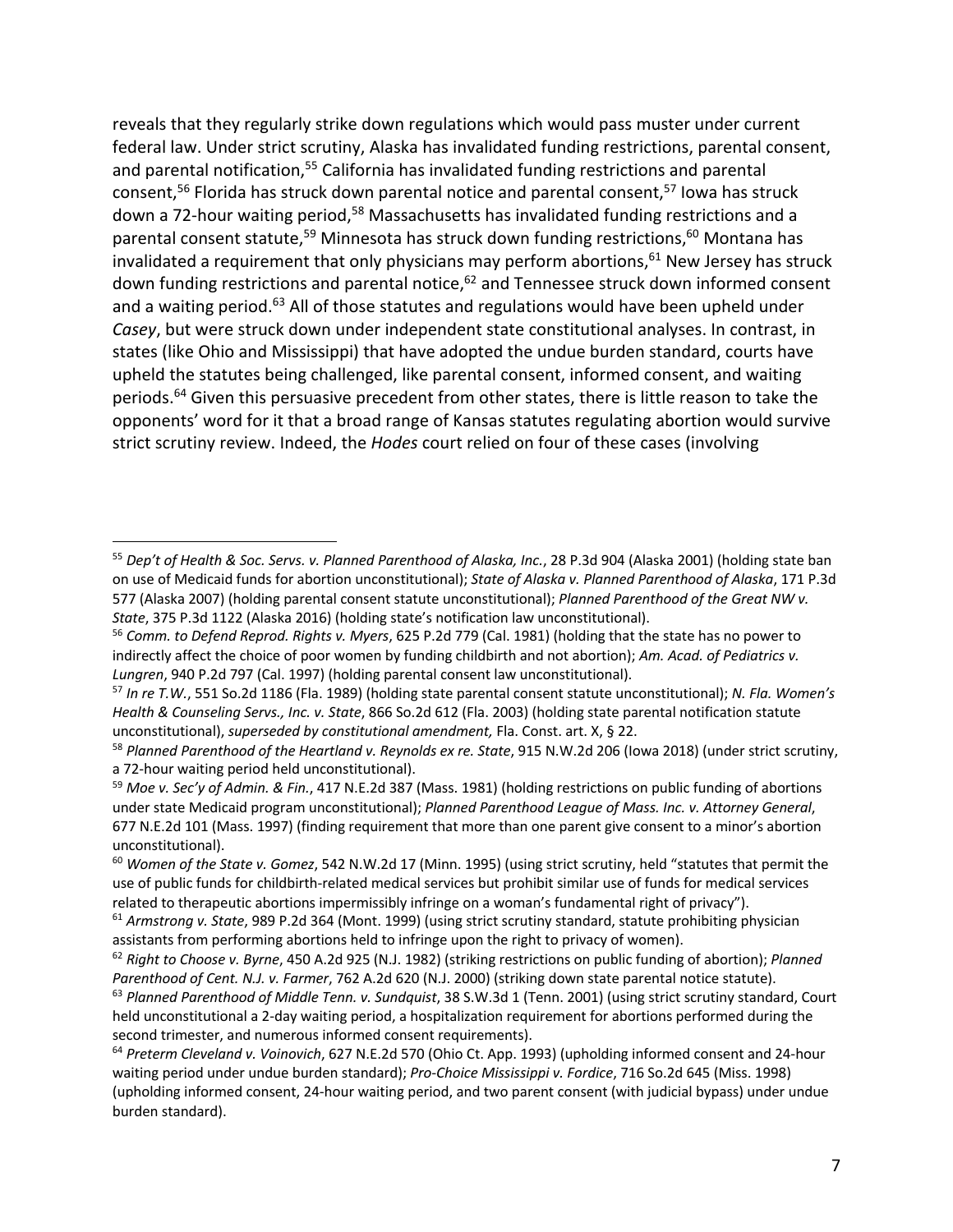restrictions on state funding of abortions),<sup>65</sup> which strongly suggests that the court finds those other states persuasive and believes publicly funded abortion will be required by its decision.

Second, in the *Hodes* decision, Justice Biles, while concurring in the result, wrote separately to criticize adoption of the strict scrutiny standard. Anyone who thinks that the strict scrutiny standard adopted by *Hodes* is not meaningfully different from the undue burden standard should read this concurrence carefully. He advocated the adoption of an "evidencebased analytical framework" based on the United States Supreme Court decision in *Whole Woman's Health v. Hellerstedt* which, he said, "acknowledges important state interests with abortion that ... are not recognized under federal strict scrutiny jurisprudence."<sup>66</sup> In addition, Justice Biles identified what I have already explained, namely that "pre-*Casey* federal strict scrutiny jurisprudence will also have potentially unsettling ripple effects in other areas of Kansas law touching on abortion access."67 By way of example, Justice Biles specifically referenced the Kansas informed consent statute, implying its vulnerability.<sup>68</sup>

Finally, perhaps the most compelling point is another one highlighted by Justice Biles and that is that the court does not "explain whether *Roe*'s trimester framework has any application in Kansas."69 In other words, *Hodes* not only goes farther than the current federal standard under *Casey*; it goes even farther than *Roe*. Unlike the *Roe* standard, the Kansas Supreme Court did not make any meaningful allowance for the State's growing interest in the life of the unborn child as it develops in the womb.70 Under both *Roe* and *Casey,* after viability the state may restrict or even proscribe abortion except where necessary to preserve the life or health of the mother. The *Hodes* court said no such thing. Therefore, it is reasonable to conclude that the court intended that *any* law touching on abortion, using the court's language, "regardless of degree" $71$  – from conception to the delivery room, from informed consent to clinic safety standards – must pass strict scrutiny. This means that even abortion regulations

<sup>65</sup> *Valley Hosp. Ass'n v. Mat-Su Coal. for Choice*, 948 P.2d 963 (Alaska 1997) (under state constitutional right to abortion, nonprofit hospital which accepted public funds could not refuse to permit its facilities to be used for elective abortions); *Comm. to Defend Reprod. Rights v. Myers*, 625 P.2d 779 (Cal. 1981) (holding that the state has no power to indirectly affect the choice of poor women by funding childbirth through Medicaid and not abortion); *Women's Health Ctr. Of W. Va., Inc. v. Panepinto*, 446 S.E.2d 658 (W.Va. 1993) (ban on the use of state Medicaid funds for abortion constitutes a discriminatory funding scheme which violates an indigent woman's constitutional rights); *Women of the State v. Gomez*, 542 N.W.2d 17 (Minn. 1995) (holding that "statutes that permit the use of public funds for childbirth-related medical services but prohibit similar use of funds for medical services related to therapeutic abortions impermissibly infringe on a woman's fundamental right of privacy"). <sup>66</sup> *Hodes*, 440 P.3d at 507 (Biles, J., concurring).

<sup>67</sup> *Id.* at 509.

<sup>68</sup> *Id. See supra* note 12.

<sup>69</sup> *Id.* at 508.

<sup>&</sup>lt;sup>70</sup> The Kansas Supreme Court, in its conclusion, made a glancing reference to the trial court's task of taking "into account advances in science that have blurred the sharp trimester-based lines used in *Roe*'s strict scrutiny analysis." *Hodes,* 440 P.3d at 503. But, nowhere in its extensive analysis of the strict scrutiny standard does it describe the applicability of the trimester framework or acknowledge the State's growing interest in the potential life of the child.

<sup>71</sup> *Hodes*, 440 P.3d at 496.